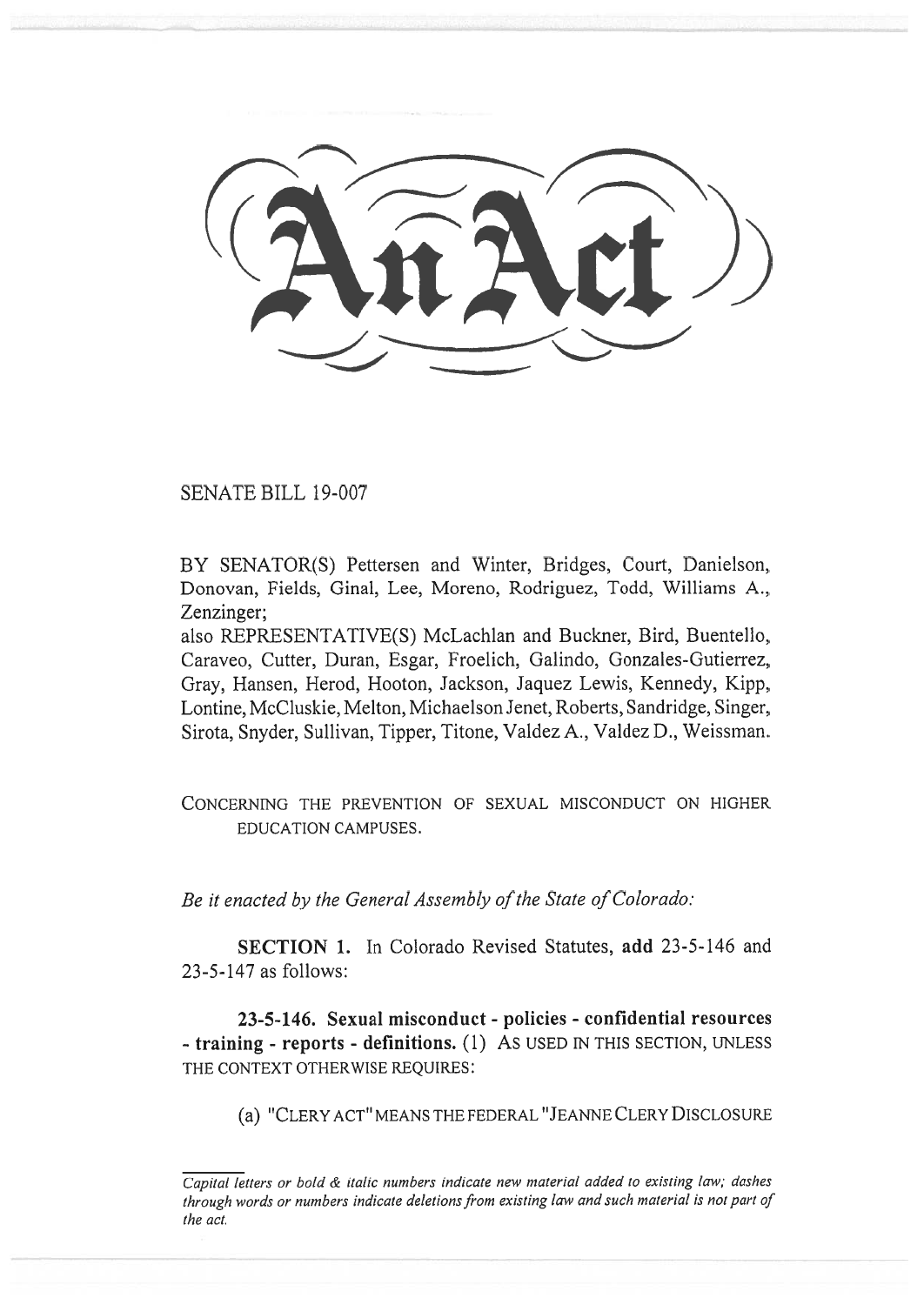OF CAMPUS SECURITY POLICY AND CAMPUS CRIME STATISTICS ACT" OR "CLERY ACT", 20 U.S.C. SEC. 1092(f).

(b) "COMPLAINANT" MEANS A PERSON WHO IS SUBJECT TO ALLEGED SEXUAL MISCONDUCT UNDER AN INSTITUTION'S SEXUAL MISCONDUCT POLICY.

(C) "DEPARTMENT" MEANS THE DEPARTMENT OF HIGHER EDUCATION CREATED AND EXISTING PURSUANT TO SECTION 24-1-114.

(d) "INSTITUTION OF HIGHER EDUCATION" OR "INSTITUTION" MEANS A STATE INSTITUTION OF HIGHER EDUCATION, AS DEFINED IN SECTION 23-18-102 (10)(b), OR ANY ACCREDITED CAMPUS OF A STATE INSTITUTION OF HIGHER EDUCATION; A PARTICIPATING PRIVATE INSTITUTION OF HIGHER EDUCATION, AS DEFINED IN SECTION 23-18-102 (8); A LOCAL DISTRICT COLLEGE, AS DEFINED IN SECTION  $23-71-102$  (1)(a); AND AN AREA TECHNICAL COLLEGE, AS DEFINED IN SECTION 23-60-103 (1).

(e) "REPORTING PARTY" MEANS AN INDIVIDUAL WHO REPORTS AN ALLEGED INCIDENT OF SEXUAL MISCONDUCT UNDER AN INSTITUTION'S SEXUAL MISCONDUCT POLICY.

(f) "RESPONDING PARTY" MEANS AN INDIVIDUAL WHO HAS BEEN ACCUSED OF SEXUAL MISCONDUCT UNDER AN INSTITUTION'S SEXUAL MISCONDUCT POLICY.

(g) "TITLE IX" MEANS TITLE IX OF THE FEDERAL EDUCATION AMENDMENTS OF 1972, AS AMENDED, 20 U.S.C. SECS. 1681 TO 1688.

(h) "VIOLENCE AGAINST WOMEN ACT" MEANS THE ACT CODIFIED IN PART AT 42 U.S.C. SECS. 13701 TO 14040.

(2) (a) ON OR BEFORE AUGUST 1, 2020, EACH INSTITUTION OF HIGHER EDUCATION SHALL ADOPT A SEXUAL MISCONDUCT POLICY FOR ENROLLED STUDENTS. EACH INSTITUTION SHALL PERIODICALLY REVIEW AND UPDATE THE POLICY.

(b) NOTWITHSTANDING THE PROVISIONS OF THIS SECTION, IF THERE IS A CONFLICT BETWEEN THIS SECTION AND ANY FEDERAL LAW OR REGULATION AND BASED ON THAT CONFLICT AN INSTITUTION OF HIGHER

PAGE 2-SENATE BILL 19-007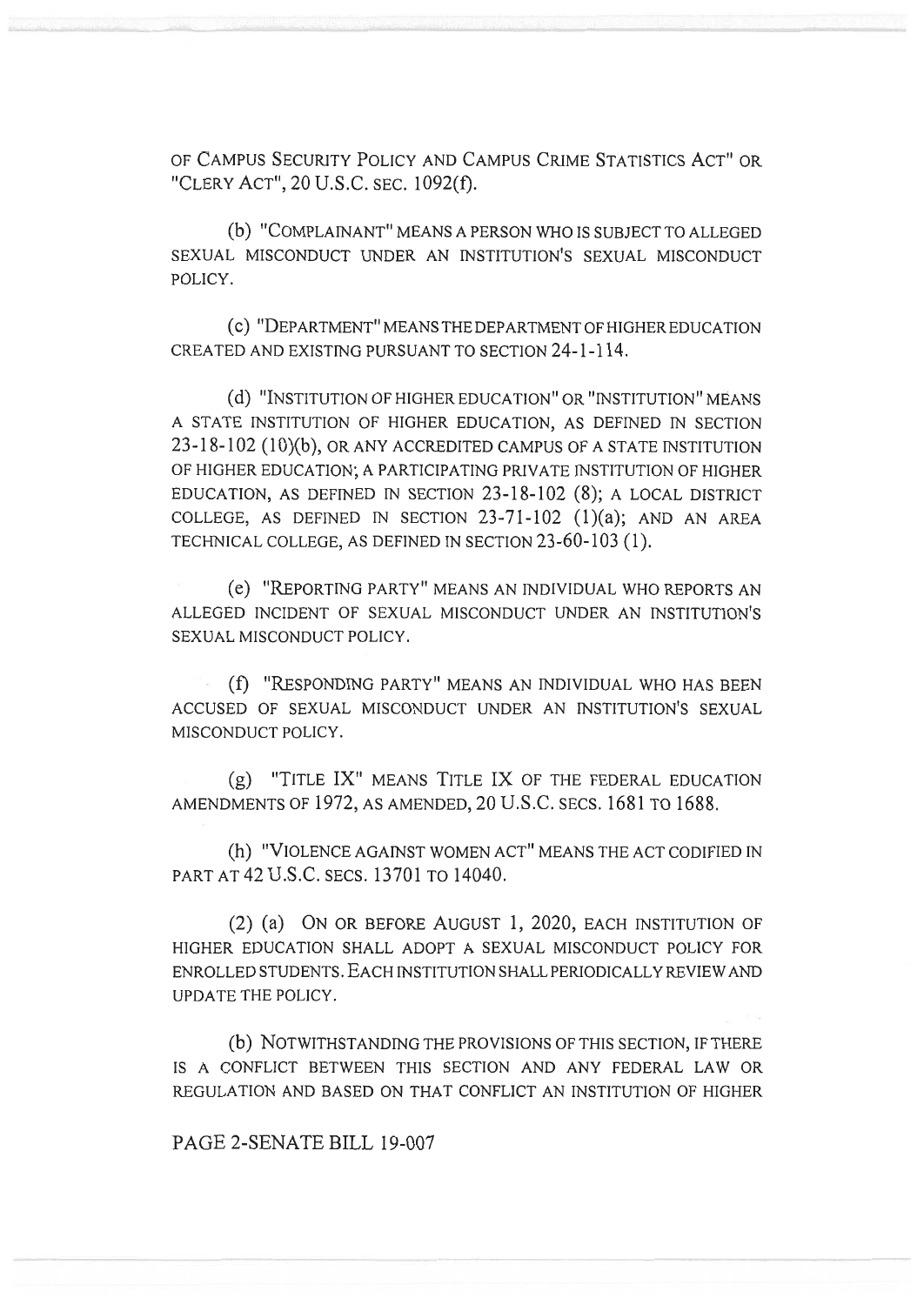EDUCATION IS AT RISK OF LOSING FEDERAL MONEY FOR ITSELF OR ITS STUDENTS, THE INSTITUTION SHALL FOLLOW FEDERAL LAW AND SHALL NOT BE LIABLE FOR ANY VIOLATION OF THIS SECTION BASED ON THAT ACTION.

(3) AT A MINIMUM, EACH SEXUAL MISCONDUCT POLICY MUST INCLUDE:

(a) DEFINITIONS OF FORMS OF SEXUAL MISCONDUCT CONSISTENT WITH FEDERAL AND STATE LAW AND POLICY;

(b) CONFIDENTIAL AND NONCONFIDENTIAL REPORTING OPTIONS FOR SEXUAL MISCONDUCT;

(c) AN EXPLANATION OF THE ROLE OF THE INSTITUTION IN THE RESPONSE TO:

(I) A VIOLATION OF THE SEXUAL MISCONDUCT POLICY; OR

(II) A REPORT OF AN INCIDENT OF SEXUAL MISCONDUCT;

(d) PROCEDURES FOR INVESTIGATING REPORTS OF SEXUAL MISCONDUCT, WHICH MUST:

(I) BE FAIR, IMPARTIAL, AND PROMPT, AND THE INSTITUTION MUST MAKE A GOOD FAITH EFFORT TO COMPLETE AN INVESTIGATION OR ADJUDICATIVE PROCESS, EXCLUDING ANY APPEALS, WITHIN AN AVERAGE OF SIXTY TO NINETY DAYS, WITHOUT JEOPARDIZING THE RIGHTS OF A COMPLAINANT OR RESPONDING PARTY. THE PROCEDURE MAY INCLUDE A PROCESS THAT ALLOWS FOR THE EXTENSION OF THESE TIME FRAMES FOR GOOD CAUSE WITH PRIOR WRITTEN NOTICE OF THE DELAY AND THE REASON FOR THE DELAY TO THE COMPLAINANT AND THE RESPONDING PARTY.

(II) INCLUDE THE PREPONDERANCE OF THE EVIDENCE AS THE EVIDENTIARY STANDARD WHEN A STUDENT IS THE RESPONDENT, NOTWITHSTANDING ANY OTHER EVIDENTIARY STANDARD IN ANY OTHER POLICY OF THE INSTITUTION;

(III) OUTLINE THE PROCEDURES TO BE FOLLOWED IN THE INVESTIGATION AND ADJUDICATION PROCESS, WHICH MUST SPECIFY THAT ALL QUESTIONS GO THROUGH THE OFFICIAL INDIVIDUAL OR INDIVIDUALS

PAGE 3-SENATE BILL 19-007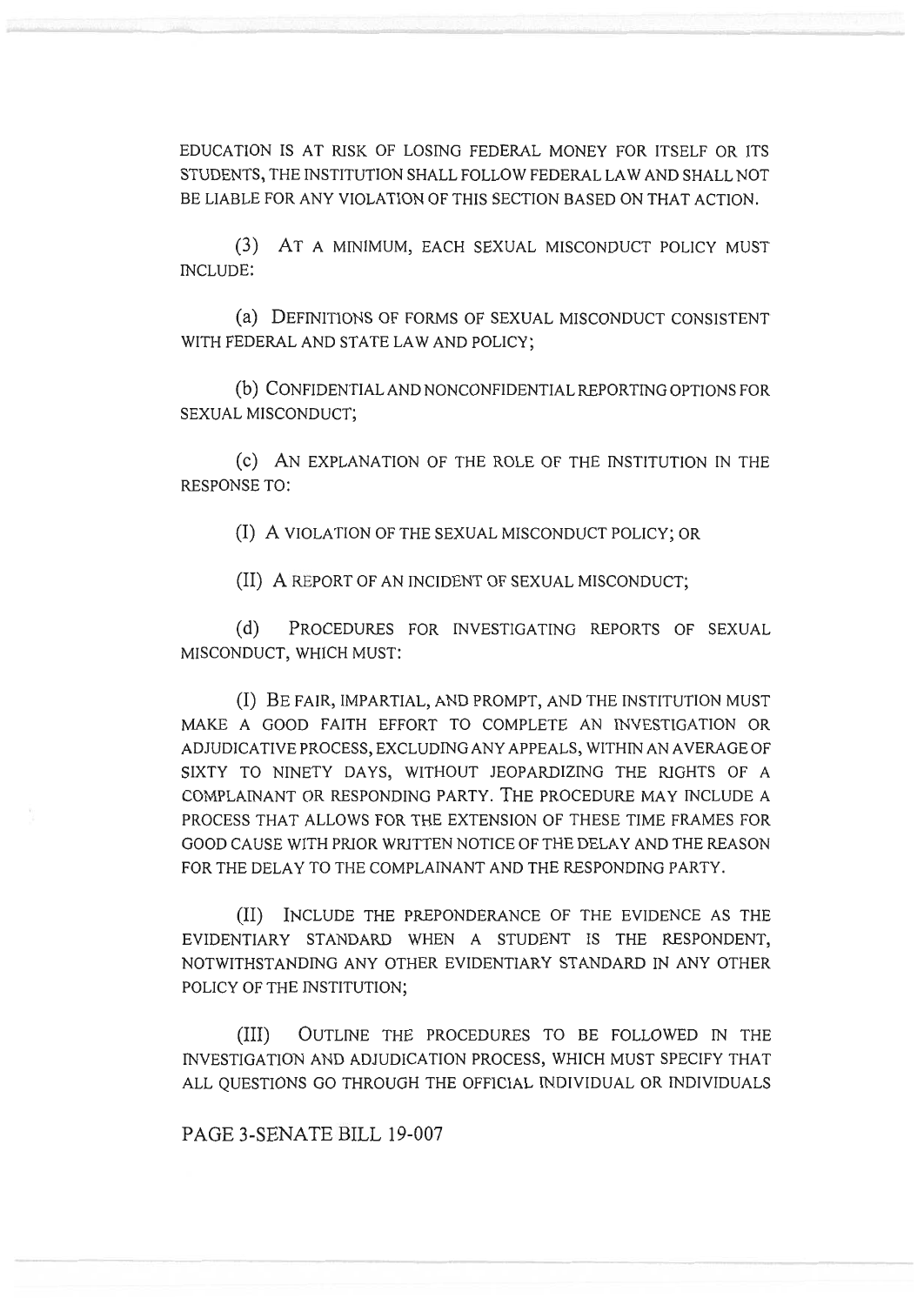CONDUCTING OR PARTICIPATING IN THE INVESTIGATION PROCESS;

(IV) PROVIDE THE COMPLAINANT AND THE RESPONDING PARTY WITH THE SAME OPPORTUNITIES TO HAVE AN ADVISOR OR OTHER PERSON PRESENT DURING ANY PART OF THE PROCEEDING; EXCEPT THAT THE ADVISOR OR OTHER PERSON IS NOT ALLOWED TO SPEAK ON BEHALF OF THE COMPLAINANT OR RESPONDING PARTY DURING THE COURSE OF THE PROCEEDINGS;

(V) PROVIDE REGULAR WRITTEN UPDATES ON THE STATUS OF THE INVESTIGATION OR PROCEEDING TO THE COMPLAINANT AND RESPONDING PARTY THROUGHOUT THE PROCESS UNTIL CONCLUSION; AND

(VI) PROVIDE FOR CONCURRENT NOTIFICATION OF THE OUTCOME OF THE INVESTIGATION OR PROCEEDING TO THE COMPLAINANT AND THE RESPONDING PARTY;

(e) PROHIBITIONS ON:

(I) THE CONSIDERATION OF PRIOR, IRRELEVANT SEXUAL CONDUCT, EXCEPT RELATING TO A PRIOR RELATIONSHIP OR HISTORY BETWEEN THE PARTIES IF RELEVANT TO SOME MATERIAL ISSUE IN THE PROCESS; AND

(II) ANY ACTION THAT **WOULD BE RETALIATORY UNDER TITLE IX;** 

(f) PROTECTION FROM DISCIPLINARY ACTION AGAINST A COMPLAINANT, REPORTING PARTY, OR WITNESS FOR HIS OR HER PARTICIPATION IN THE REPORTING OR INVESTIGATION AND FROM POLICY VIOLATIONS RELATED TO THE INCIDENT, SUCH AS, AT A MINIMUM, PERSONAL CONSUMPTION OF ALCOHOL OR DRUGS; AND

(g) THAT ALL PROVISIONS OF THE SEXUAL MISCONDUCT POLICY, INCLUDING ANY APPEAL PROCESS THAT MAY BE PROVIDED, BE APPLIED EQUALLY TO BOTH THE COMPLAINANT AND THE RESPONDING PARTY.

(4) (a) COMMENCING ON OR BEFORE AUGUST 1, 2020, EACH INSTITUTION SHALL PROVIDE INFORMATION TO STUDENTS ON HOW TO RECEIVE SUPPORT REGARDING SEXUAL MISCONDUCT. THE INSTITUTION MAY DESIGNATE FACULTY OR STAFF MEMBERS TO FILL THIS ROLE; EXCEPT THAT THE INSTITUTION'S TITLE IX COORDINATOR SHALL NOT BE SUCH AN INDIVIDUAL. ANINSTITUTION MAY ALSO DESIGNATE AN OUTSIDE ENTITY OR

PAGE 4-SENATE BILL 19-007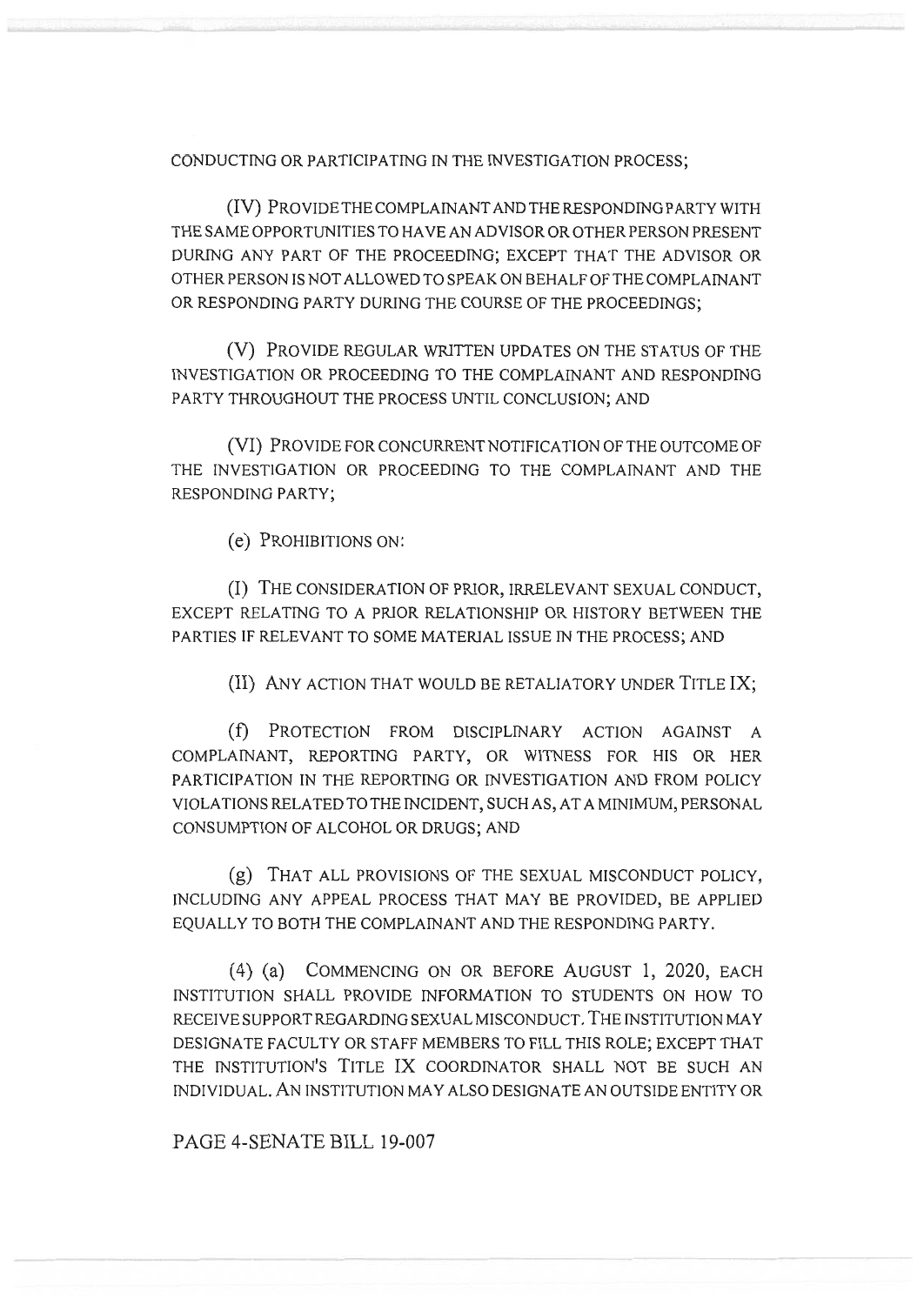SERVICE TO SERVE THIS PURPOSE. IF AN INSTITUTION USES AN OUTSIDE ENTITY OR SERVICE, IT SHALL MAKE ITS SEXUAL MISCONDUCT POLICY AVAILABLE TO THE ENTITY OR SERVICE. ANINSTITUTION THAT ENROLLS FEWER THAN ONE THOUSAND STUDENTS MAY PARTNER WITH ANOTHER INSTITUTION IN THE REGION OR WITHIN THE STATE TO PROVIDE SERVICES PURSUANT TO THIS SUBSECTION (4).

(b) IF AN INDIVIDUAL DESCRIBED IN SUBSECTION (4)(a) OF THIS SECTION MEETS THE REQUIREMENTS OF SECTION 13-90-107 (1)(k)(II) OR SECTION 12-43-218, THE INDIVIDUAL HAS THE PROTECTIONS FOR CONFIDENTIALITY OR PRIVILEGES ESTABLISHED PURSUANT TO THOSE SECTIONS.

(5) (a) COMMENCING ON OR BEFORE AUGUST 1, 2020, EACH INSTITUTION OF HIGHER EDUCATION SHALL PROMOTE:

(I) AWARENESS AND PREVENTION OF SEXUAL MISCONDUCT; AND

(II) THE INSTITUTION'S SEXUAL MISCONDUCT POLICY.

(b) EACH INSTITUTION SHALL PROMOTE THE INFORMATION DESCRIBED IN SUBSECTION  $(5)(a)$  OF THIS SECTION BY:

(I) PROMINENTLY DISPLAYING ON ITS WEBSITE:

(A) THE INSTITUTION'S SEXUAL MISCONDUCT POLICY; AND

(B) THE TELEPHONE NUMBER AND WEBSITE FOR AN INSTITUTIONAL, LOCAL, STATE, OR NATIONAL TWENTY-FOUR-HOUR HOTLINE THAT PROVIDES INFORMATION ON SEXUAL MISCONDUCT; AND

(II) ANNUALLY DISTRIBUTING THROUGH ELECTRONIC OR OTHER MEANS OF COMMUNICATION THE INSTITUTION'S SEXUAL MISCONDUCT POLICY.

(6) (a) COMMENCING ON OR BEFORE AUGUST 1, 2020, EACH INSTITUTION OF HIGHER EDUCATION SHALL OFFER TRAINING:

(I) To PROMOTE AWARENESS AND PREVENTION OF SEXUAL MISCONDUCT; AND

PAGE 5-SENATE BILL 19-007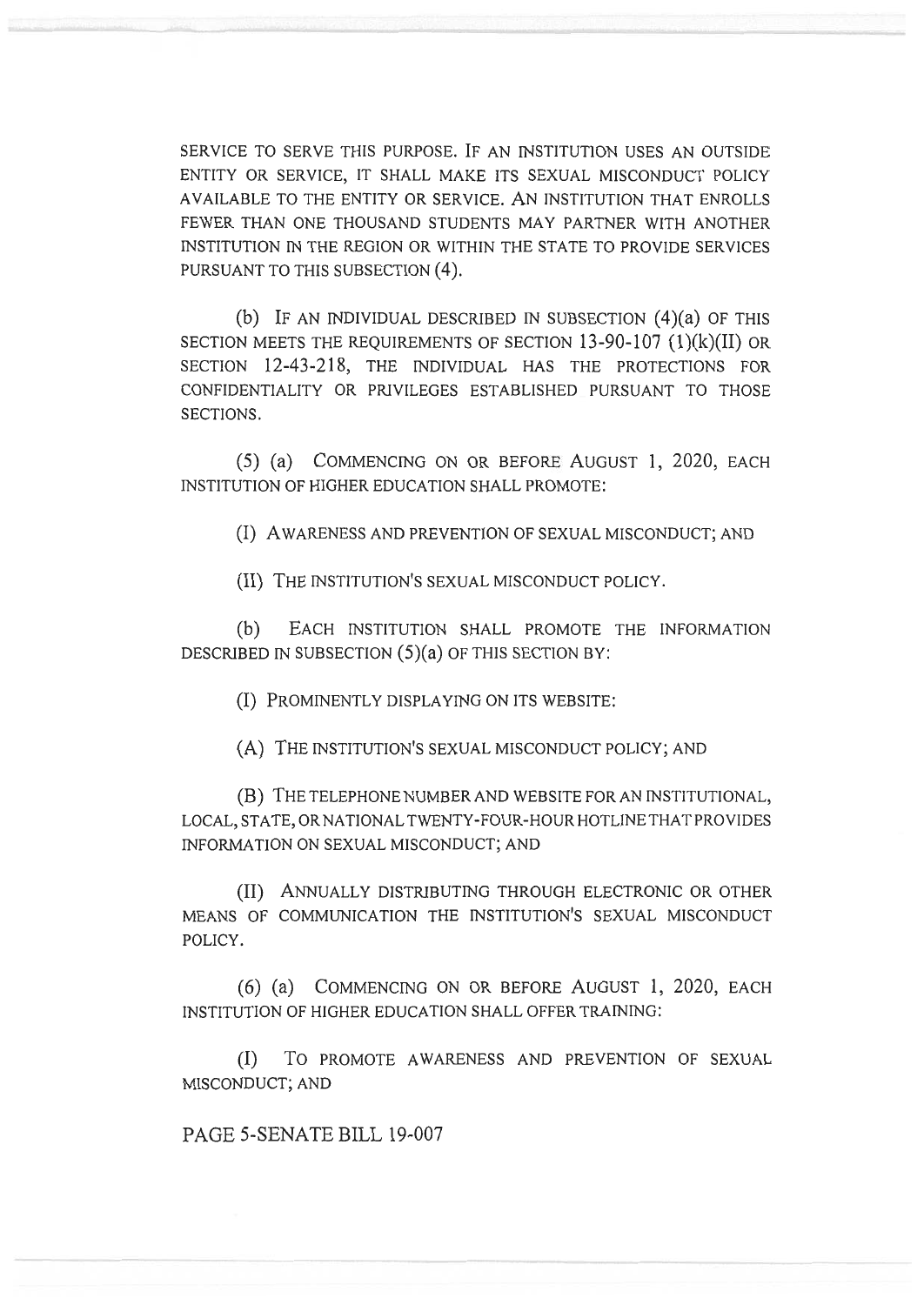(II) ON THE INSTITUTION'S SEXUAL MISCONDUCT POLICY.

(b) THE TRAINING MUST BE OFFERED ANNUALLY TO ALL INCOMING STUDENTS AND NEWLY EMPLOYED FACULTY AND STAFF AND, WHEN APPLICABLE, TO ALL STUDENTS, FACULTY, AND STAFF IF THE SEXUAL MISCONDUCT POLICY IS SUBSTANTIALLY UPDATED. ANY INDIVIDUAL DESIGNATED AS RESPONSIBLE FOR INVESTIGATING OR ADJUDICATING COMPLAINTS UNDER THE SEXUAL MISCONDUCT POLICY MUST BE TRAINED ON THE POLICY IN EFFECT AT THE TIME OF THE INVESTIGATION OR ADJUDICATION.

(c) THE TRAINING REQUIRED BY THIS SUBSECTION (6) MAY INCLUDE BUT IS NOT LIMITED TO:

(I) How TO PROMOTE AWARENESS AND PREVENTION OF SEXUAL MISCONDUCT;

(II) AN EXPLANATION OF THE INSTITUTION'S SEXUAL MISCONDUCT POLICY;

(III) AN EXPLANATION OF RELEVANT STATE AND FEDERAL LAWS CONCERNING SEXUAL MISCONDUCT;

(IV) AN EXPLANATION OF TYPES OF CONDUCT THAT WOULD CONSTITUTE A VIOLATION OF THE INSTITUTION'S SEXUAL MISCONDUCT POLICY;

(V) THE ROLE OF THE INSTITUTION IN ENSURING A COORDINATED RESPONSE TO AN ALLEGATION OF SEXUAL MISCONDUCT;

(VI) THE DEFINITION OF "CONSENT" IN THE CONTEXT OF SEXUAL ACTIVITY;

(VII) OPTIONS FOR BYSTANDER INTERVENTION;

(VIII) OPTIONS FOR INVOLVING LAW ENFORCEMENT IN RESPONDING TO SEXUAL MISCONDUCT;

(IX) THE IMPORTANCE OF TREATING AND HOW TO TREAT OTHERS WITH DIGNITY AND RESPECT; AND

PAGE 6-SENATE BILL 19-007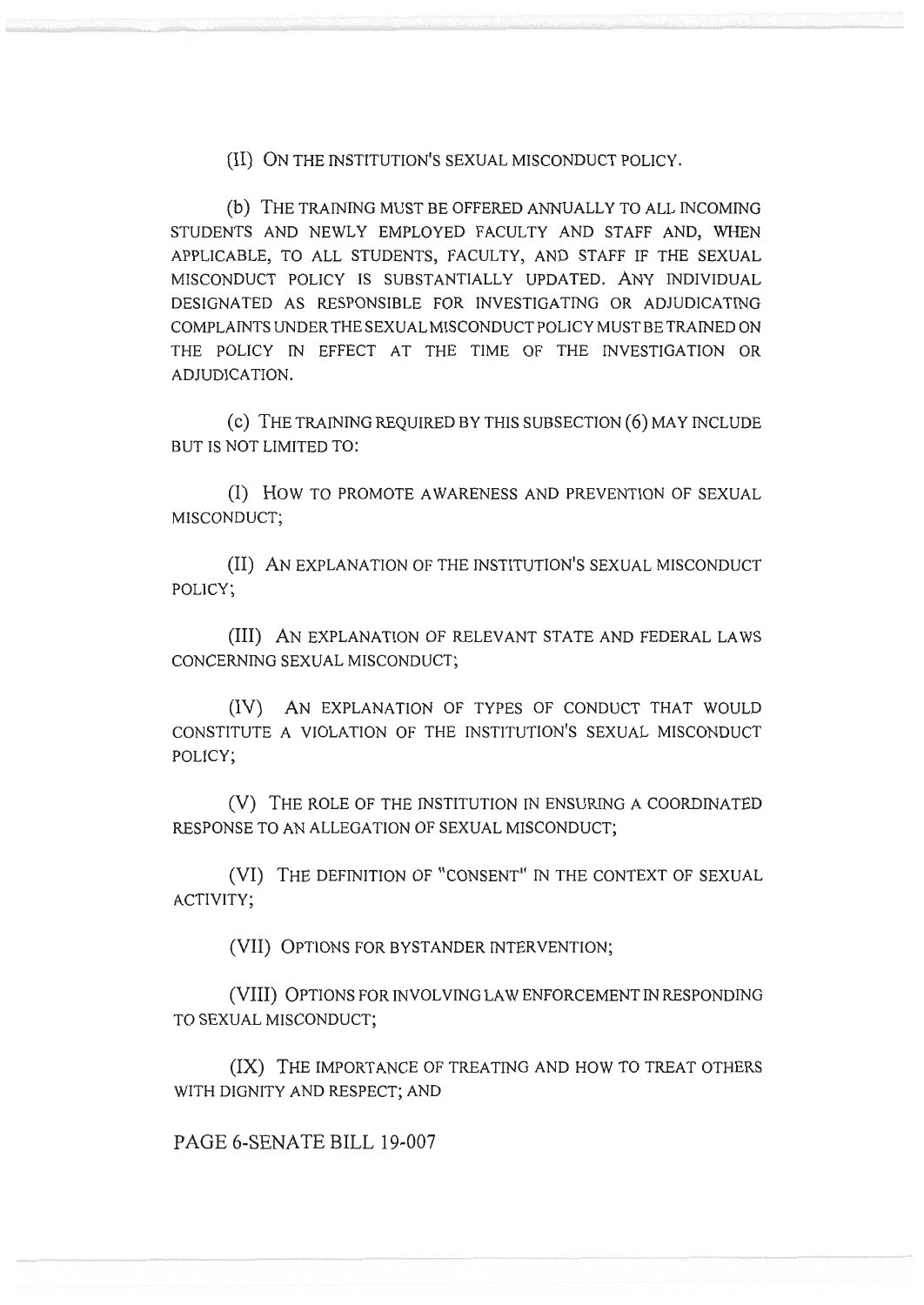(X) THE EFFECTS OF TRAUMA ON REPORTING PARTIES OR COMPLAINANTS WHO HAVE EXPERIENCED SEXUAL MISCONDUCT THAT MAY INCLUDE:

(A) INFORMATION ON WORKING WITH AND INTERVIEWING PERSONS WHO HAVE EXPERIENCED SEXUAL MISCONDUCT;

(B) WAYS TO COMMUNICATE SENSITIVELY AND COMPASSIONATELY WITH A REPORTING PARTY OR COMPLAINANT; AND

(C) INFORMATION REGARDING HOW SEXUAL MISCONDUCT MAY IMPACT STUDENTS WITH INTELLECTUAL AND DEVELOPMENTAL DISABILITIES.

(7) (a) ON OR BEFORE OCTOBER 1, 2020, EACH INSTITUTION OF HIGHER EDUCATION SHALL PROVIDE TO THE DEPARTMENT, TO BE POSTED ON THE DEPARTMENT'S WEBSITE:

(I) A COPY OF THE INSTITUTION'S SEXUAL MISCONDUCT POLICY;

(II) A STATEMENT AS TO HOW THE INSTITUTION IS PROVIDING INFORMATION TO STUDENTS ON HOW TO RECEIVE SUPPORT REGARDING SEXUAL MISCONDUCT AS REQUIRED BY SUBSECTION (4) OF THIS SECTION AND HOW IT IS PROMOTING THE INFORMATION REQUIRED BY SUBSECTION (5) OF THIS SECTION; AND

(III) A DESCRIPTION OF THE SEXUAL MISCONDUCT TRAINING PROVIDED BY THE INSTITUTION AS REQUIRED BY SUBSECTION (6) OF THIS SECTION.

(b) ON OR BEFORE OCTOBER 1, 2021, AND ON OR BEFORE EACH JANUARY 1 THEREAFTER, EACH INSTITUTION OF HIGHER EDUCATION SHALL PROVIDE TO THE DEPARTMENT, TO BE POSTED ON THE DEPARTMENT'S WEBSITE:

(I) A COPY OF ANY UPDATED INSTITUTIONAL SEXUAL MISCONDUCT POLICY ADOPTED DURING THE PREVIOUS CALENDAR YEAR;

(II) A STATEMENT AS TO ANY CHANGES IN THE MANNER IN WHICH THE INSTITUTION PROVIDES OR PROMOTES THE INFORMATION REQUIRED BY SUBSECTION (4) OR (5) OF THIS SECTION; AND

PAGE 7-SENATE BILL 19-007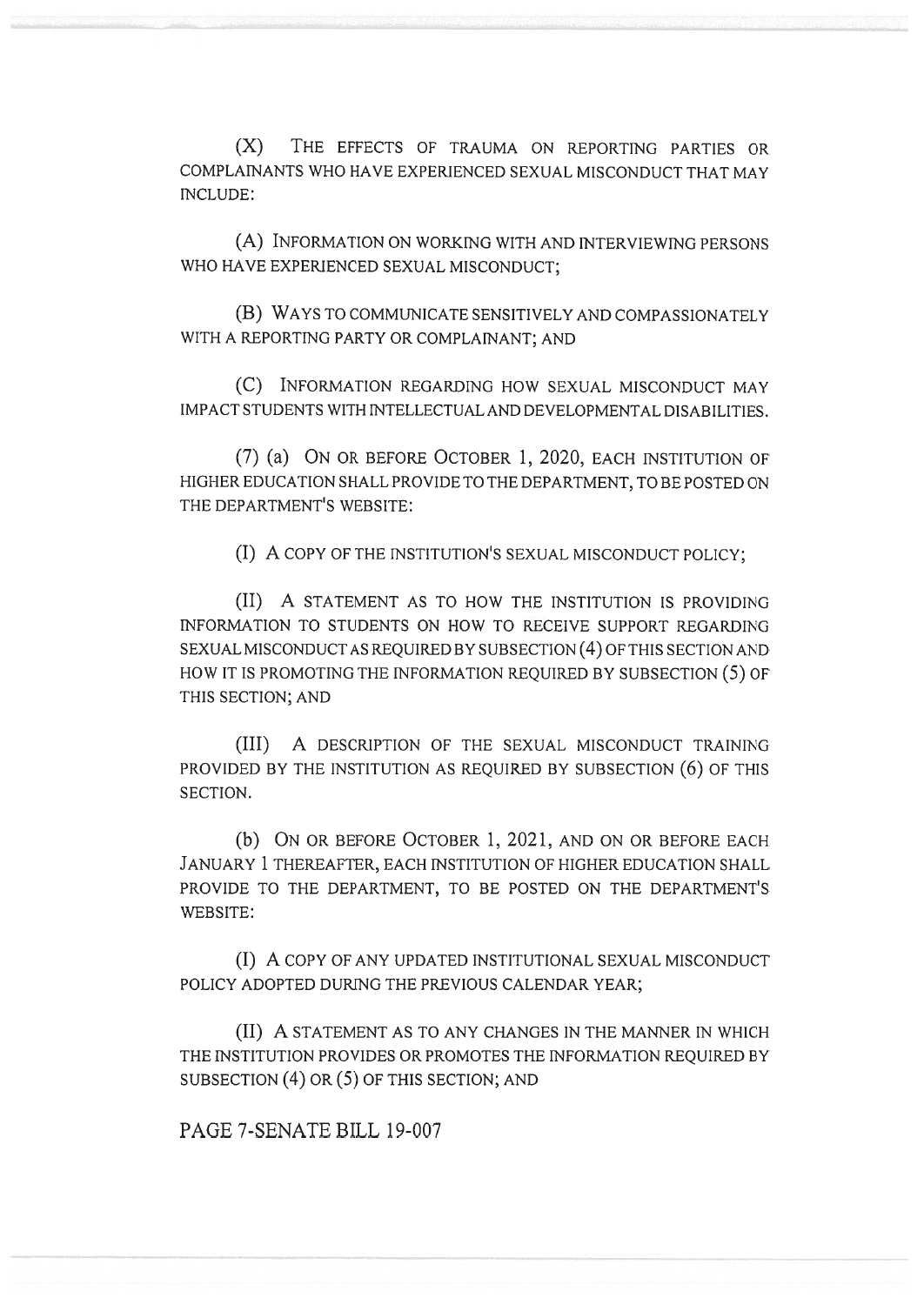(III) A DESCRIPTION OF THE SEXUAL MISCONDUCT TRAINING PROVIDED BY THE INSTITUTION AS REQUIRED BY SUBSECTION (6) OF THIS SECTION.

(8) BEGINNING IN 2020, AND EVERY YEAR THEREAFTER, THE DEPARTMENT SHALL INCLUDE AS PART OF ITS "STATE MEASUREMENT FOR ACCOUNTABLE, RESPONSIVE, AND TRANSPARENT (SMART) GOVERNMENT ACT" HEARING REQUIRED BY SECTION 2-7-203 INFORMATION CONCERNING THE REPORTS SUBMITTED BY INSTITUTIONS PURSUANT TO SUBSECTION (7)(a) OF THIS SECTION.

(9) (a) COMMENCING ON OR BEFORE AUGUST 1, 2020, SUBJECT TO AVAILABLE APPROPRIATIONS, THE DEPARTMENT SHALL HOST BIENNIAL SUMMITS ON SEXUAL MISCONDUCT ON INSTITUTION CAMPUSES FOR STAKEHOLDERS, ADVOCATES, STUDENTS, FACULTY, AND OTHER INTERESTED PERSONS TO FACILITATE COMMUNICATION, SHARE INFORMATION, AND HEAR FROM EXPERTS, AND OTHER EFFORTS TO PROMOTE AWARENESS AND PREVENTION OF SEXUAL MISCONDUCT ON COLORADO'S INSTITUTION CAMPUSES.

(b) PRIOR TO EACH BIENNIAL SUMMIT, THE DEPARTMENT SHALL CONVENE A PLANNING COMMITTEE COMPOSED OF:

(I) A REPRESENTATIVE OF A PUBLIC FOUR-YEAR INSTITUTION, APPOINTED BY THE GOVERNING BOARDS OF PUBLIC FOUR-YEAR INSTITUTIONS;

(II) A REPRESENTATIVE OF A PUBLIC TWO-YEAR COLLEGE, APPOINTED BY THE GOVERNING BOARDS OF PUBLIC TWO-YEAR COLLEGES;

(III) A REPRESENTATIVE OF A PUBLIC RURAL COLLEGE, AS DEFINED BY THE DEPARTMENT, APPOINTED BY THE GOVERNING BOARDS OF PUBLIC RURAL COLLEGES;

(IV) A REPRESENTATIVE OF A PUBLIC AREA TECHNICAL COLLEGE, APPOINTED BY THE GOVERNING BOARDS OF PUBLIC AREA TECHNICAL COLLEGES;

(V) A REPRESENTATIVE OF A PRIVATE FOUR-YEAR INSTITUTION, APPOINTED BY THE GOVERNING BOARDS OF THE PRIVATE FOUR-YEAR

PAGE 8-SENATE BILL 19-007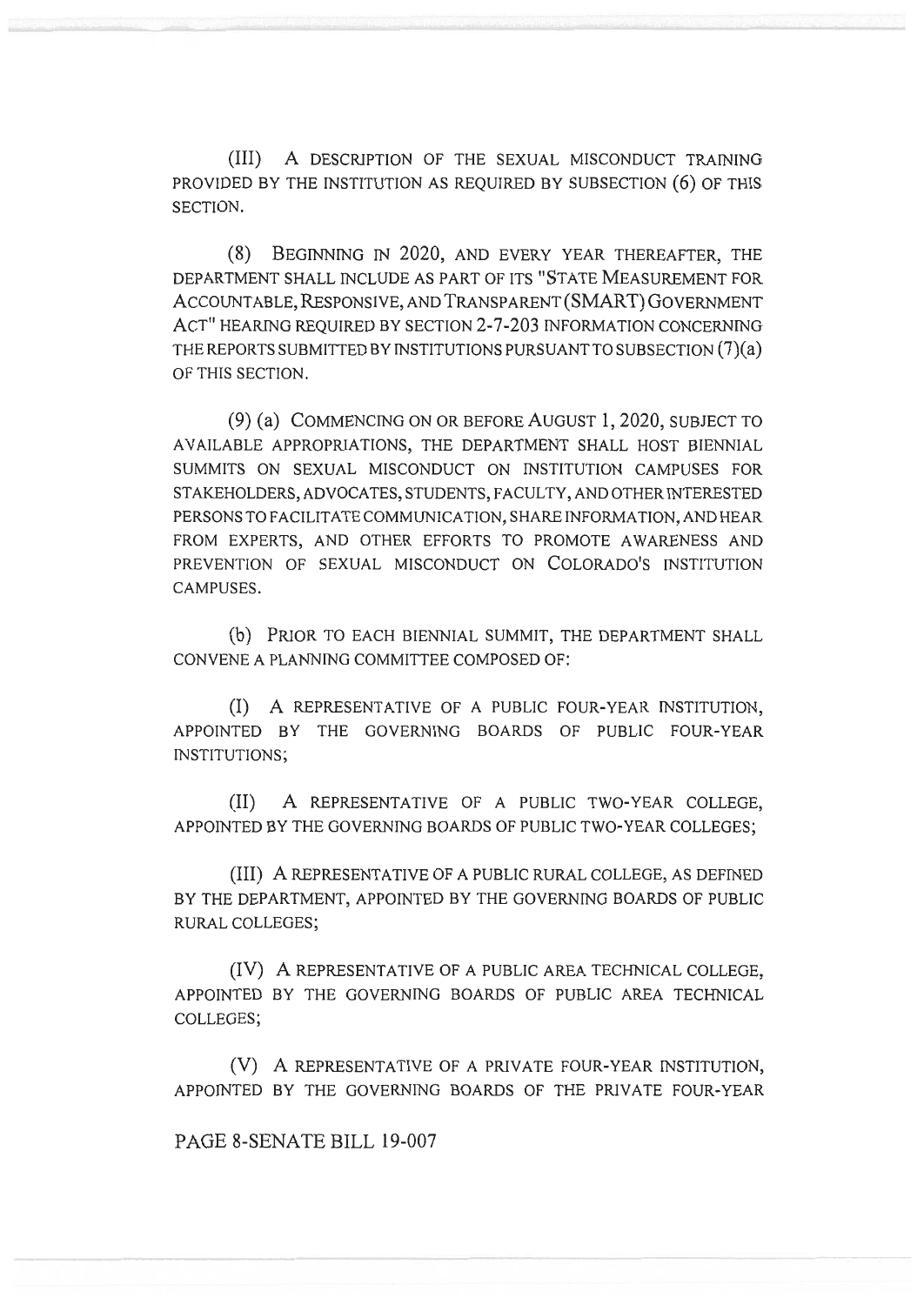## INSTITUTIONS;

(VI) Two STUDENTS, ONE FROM A PUBLIC FOUR-YEAR INSTITUTION AND ONE FROM A PUBLIC TWO-YEAR COLLEGE, APPOINTED BY A STATEWIDE ORGANIZATION OF PUBLIC STUDENT GOVERNMENTS;

(VII) A REPRESENTATIVE OF A CAMPUS-BASED ORGANIZATION THAT REPRESENTS VICTIMS OF SEXUAL MISCONDUCT FROM AN INSTITUTION NOT OTHERWISE REPRESENTED ON THE COMMITTEE, APPOINTED BY THE EXECUTIVE DIRECTOR OF THE DEPARTMENT;

(VIII) A REPRESENTATIVE OF A STATEWIDE COMMUNITY-BASED ADVOCACY ORGANIZATION THAT REPRESENTS VICTIMS OF SEXUAL MISCONDUCT, APPOINTED BY THE EXECUTIVE DIRECTOR OF THE DEPARTMENT; AND

(IX) A VICTIM OF SEXUAL MISCONDUCT AT AN INSTITUTION, APPOINTED JOINTLY BY THE REPRESENTATIVES APPOINTED PURSUANT TO SUBSECTIONS (9)(b)(VII) AND (9)(b)(VIII) OF THIS SECTION.

(c) THE PLANNING COMMITTEE MAY COLLABORATE WITH OTHER INTERESTED PARTIES, INCLUDING COMMUNITY PARTNERS, TO DEVELOP THE MOST EFFECTIVE EVENT TO FACILITATE THE PURPOSES OF THE SUMMIT AS DESCRIBED IN SUBSECTION (9)(a) OF THIS SECTION.

(d) (I) ON OR BEFORE JANUARY 15 OF THE YEAR FOLLOWING THE SUMMIT, THE PLANNING COMMITTEE SHALL SUBMIT A REPORT TO THE EDUCATION COMMITTEES OF THE SENATE AND THE HOUSE OF REPRESENTATIVES, OR ANY SUCCESSOR COMMITTEES, INCLUDING A SUMMARY OF THE EVENTS, ATTENDEES, OUTCOMES, AND RECOMMENDATIONS.

(II) NOTWITHSTANDING THE PROVISIONS OF SECTION 24-1-136  $(11)(a)(I)$ , THE REQUIREMENT FOR THE REPORT IN SUBSECTION  $(9)(d)(I)$  OF THIS SECTION CONTINUES INDEFINITELY.

**23-5-147. Sexual misconduct advisory committee - membership - duties - legislative declaration - definitions -repeal.** (1) (a) THE GENERAL ASSEMBLY FINDS AND DECLARES THAT IN NOVEMBER OF 2018, THE FEDERAL DEPARTMENT OF EDUCATION ISSUED NEW, PROPOSED RULES ON

PAGE 9-SENATE BILL 19-007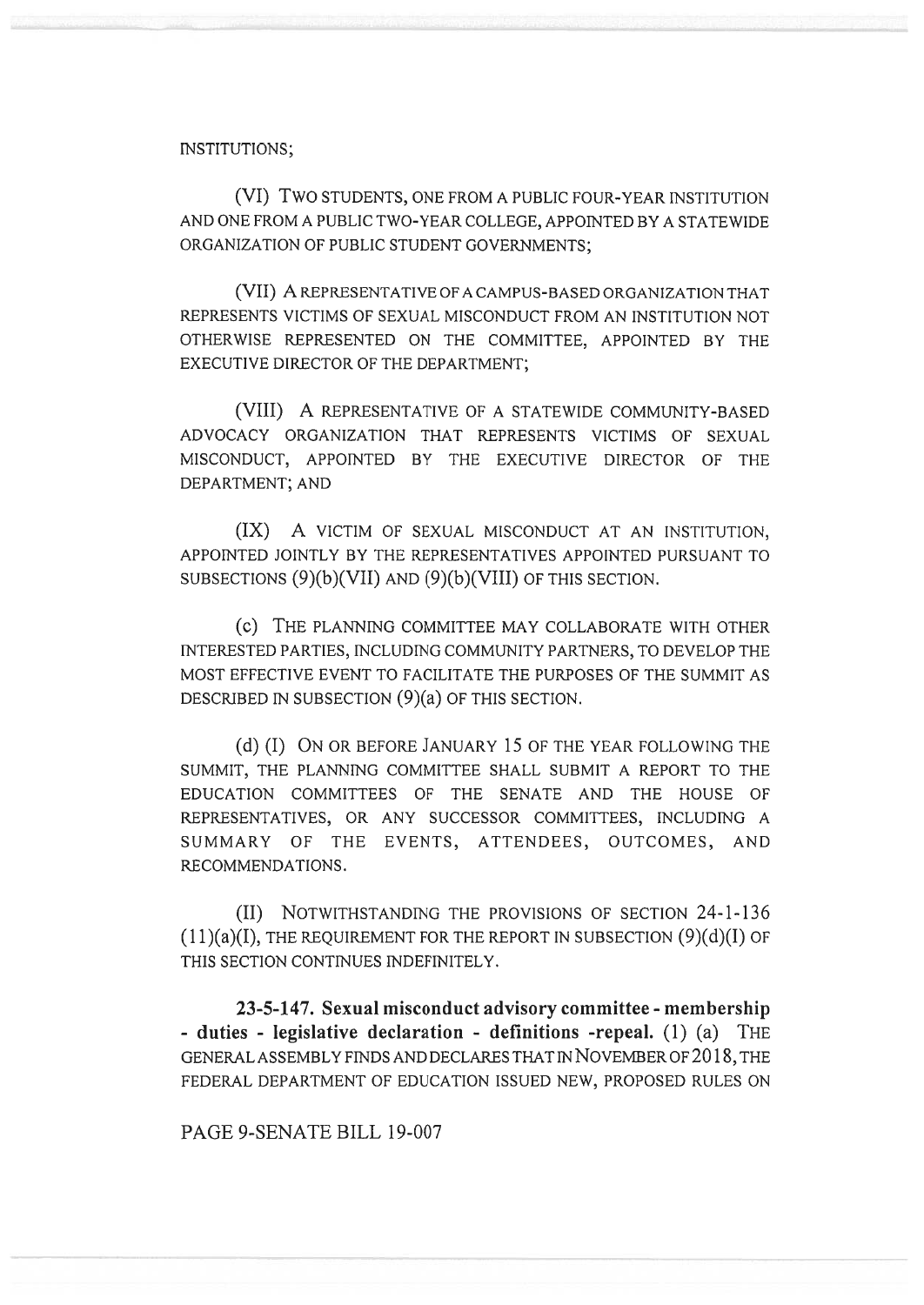TITLE IX DEALING WITH SEXUAL MISCONDUCT.

(b) THE DRAFT RULES INCLUDED CHANGES IN HOW EDUCATIONAL INSTITUTIONS WERE TO HANDLE:

(I) ALLEGATIONS OF OFF-CAMPUS SEXUAL MISCONDUCT; AND

(II) CROSS-EXAMINATION OF PARTIES AND WITNESSES DURING HEARINGS.

(C) IN RESPONSE TO THE PROPOSED RULES, THE FEDERAL DEPARTMENT OF EDUCATION RECEIVED NUMEROUS COMMENTS AND HAS NOT YET ADOPTED THE FINAL RULES.

(d) INSTITUTIONS OF HIGHER EDUCATION WILL NEED TO RESPOND TO THE NEW FEDERAL RULES QUICKLY.

(e) THEREFORE, THE STATE SHOULD HAVE IN PLACE AN ADVISORY COMMITTEE TO QUICKLY MAKE RECOMMENDATIONS TO THE GENERAL ASSEMBLY AND INSTITUTIONS OF HIGHER EDUCATION ON THE PROPOSED RULES.

(2) AS USED IN THIS SECTION, UNLESS THE CONTEXT OTHERWISE REQUIRES:

(a) "ADVISORY COMMITTEE" MEANS THE SEXUAL MISCONDUCT ADVISORY COMMITTEE CREATED PURSUANT TO SUBSECTION (3) OF THIS SECTION.

(b) "DEPARTMENT" MEANS THE DEPARTMENT OF HIGHER EDUCATION CREATED AND EXISTING PURSUANT TO SECTION 24-1-114.

(C) "INSTITUTION OF HIGHER EDUCATION" OR "INSTITUTION" MEANS A STATE INSTITUTION OF HIGHER EDUCATION, AS DEFINED IN SECTION 23-18-102 (7), OR ANY ACCREDITED CAMPUS OF A STATE INSTITUTION OF HIGHER EDUCATION; A PARTICIPATING PRIVATE INSTITUTION OF HIGHER EDUCATION, AS DEFINED IN SECTION 23-18-102 (8); A LOCAL DISTRICT COLLEGE, AS DEFINED IN SECTION  $23-71-102$  (1)(a); AND AN AREA TECHNICAL COLLEGE, AS DEFINED IN SECTION 23-60-103 (1).

PAGE 10-SENATE BILL 19-007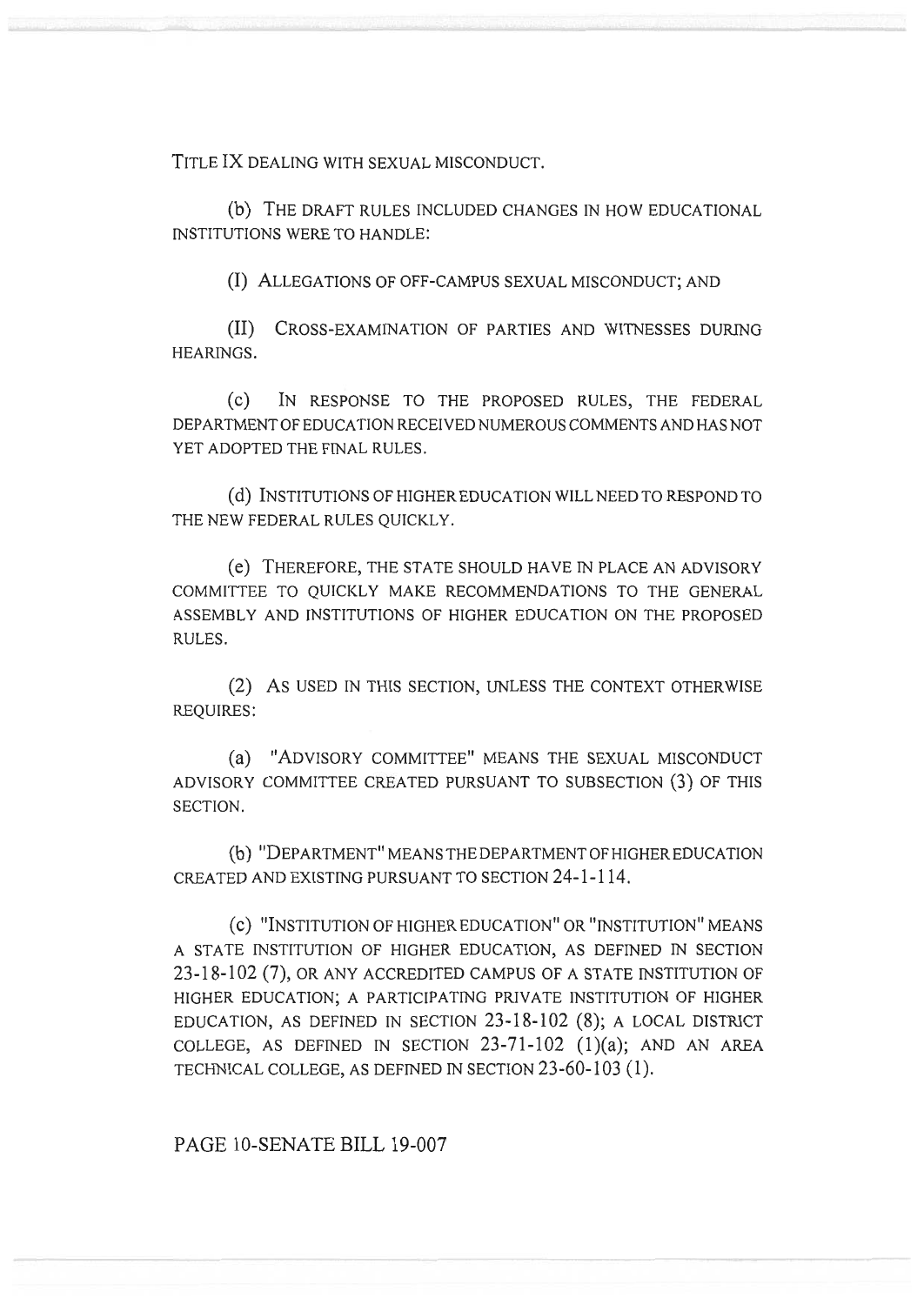(3) THERE IS CREATED IN THE DEPARTMENT THE SEXUAL MISCONDUCT ADVISORY COMMITTEE TO MAKE RECOMMENDATIONS TO THE GENERAL ASSEMBLY AND TO INSTITUTIONS OF HIGHER EDUCATION CONCERNING SEXUAL MISCONDUCT POLICIES AND METHODS TO REDUCE SEXUAL MISCONDUCT AT INSTITUTIONS OF HIGHER EDUCATION.

(4) (a) THE ADVISORY COMMITTEE CONSISTS OF THE FOLLOWING ELEVEN PERSONS APPOINTED BY THE EXECUTIVE DIRECTOR OF THE DEPARTMENT:

(I) THREE REPRESENTATIVES FROM INSTITUTIONS OF HIGHER EDUCATION;

(II) Two TITLE IX COORDINATORS FROM INSTITUTIONS OF HIGHER EDUCATION;

(III) THREE PERSONS WHO ARE REPRESENTATIVES OF ORGANIZATIONS THAT ADVOCATE ON BEHALF OF OR PROVIDE SERVICES TO VICTIMS OF SEXUAL MISCONDUCT;

(IV) AN ATTORNEY WHO HAS EXPERIENCE REPRESENTING VICTIMS OF SEXUAL MISCONDUCT AT INSTITUTIONS OF HIGHER EDUCATION;

(V) AN ATTORNEY WHO HAS EXPERIENCE REPRESENTING PERSONS ACCUSED OF SEXUAL MISCONDUCT AT INSTITUTIONS OF HIGHER EDUCATION; AND

(VI) A PERSON WITH EXPERIENCE PROVIDING TRAUMA-INFORMED CARE.

(b) MEMBERS OF THE ADVISORY COMMITTEE SERVE FOUR-YEAR TERMS AND MAY BE REAPPOINTED.

(C) MEMBERS OF THE ADVISORY COMMITTEE SERVE WITHOUT COMPENSATION OR REIMBURSEMENT OF EXPENSES.

(5) AFTER THE FINAL FEDERAL RULES ON TITLE IX SEXUAL MISCONDUCT ARE ADOPTED, THE ADVISORY COMMITTEE SHALL STUDY, EXAMINE BEST PRACTICES, AND MAKE RECOMMENDATIONS TO THE GENERAL ASSEMBLY AND TO INSTITUTIONS OF HIGHER EDUCATION ON ISSUES RELATED

PAGE 11-SENATE BILL 19-007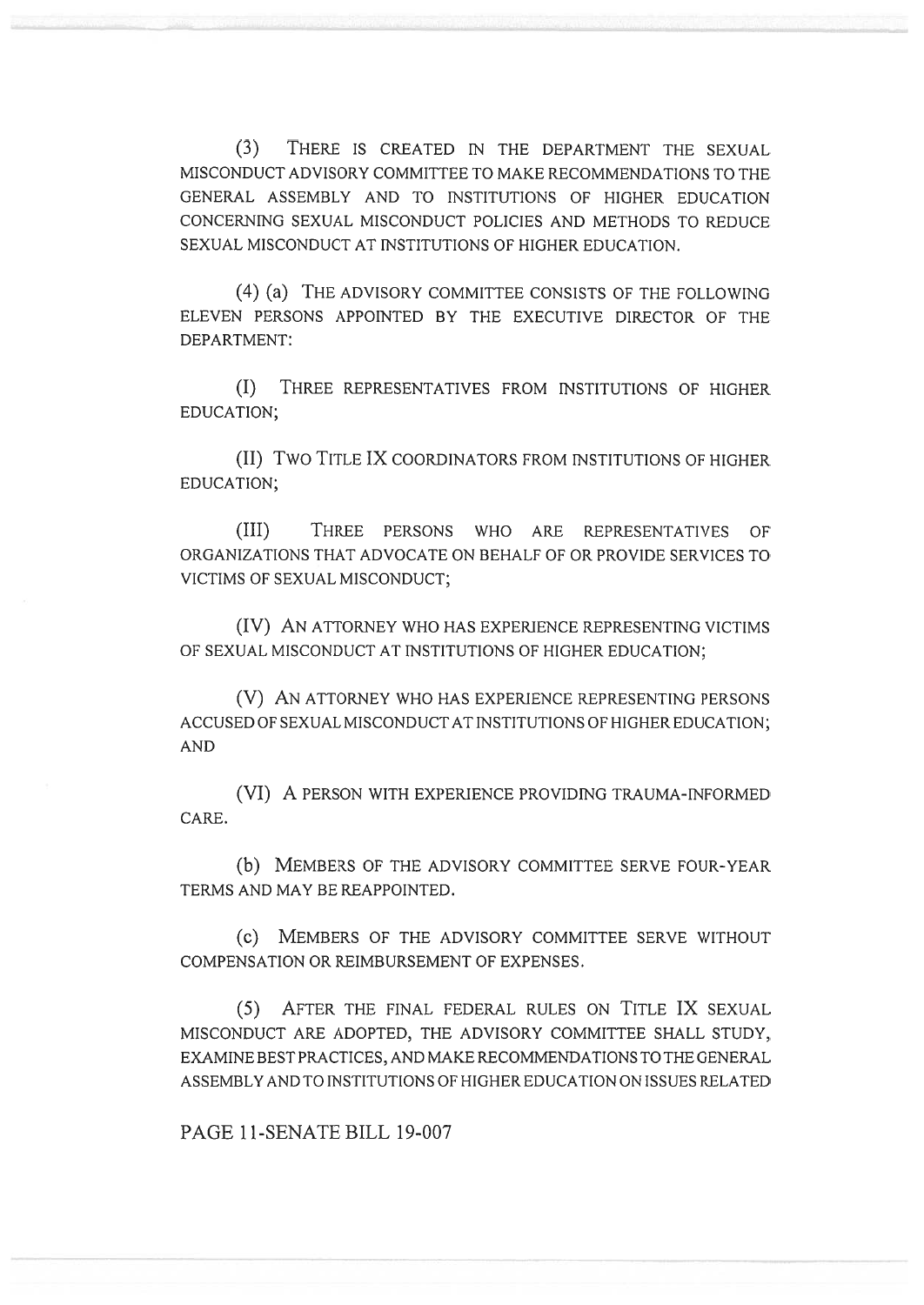TO SEXUAL MISCONDUCT AT INSTITUTIONS OF HIGHER EDUCATION INCLUDING:

(a) How TO HANDLE INCIDENTS OF SEXUAL MISCONDUCT THAT OCCUR OUTSIDE OF AN INSTITUTION'S PROGRAMS, ACTIVITIES, OR PROPERTY;

(b) How TO CONDUCT CROSS-EXAMINATION OF PARTIES AND WITNESSES AT HEARINGS;

(c) WHETHER A STANDARD OF REASONABLENESS SHOULD BE INCLUDED IN AN INSTITUTION'S SEXUAL MISCONDUCT POLICY; AND

(d) CAN AND SHOULD INSTITUTIONS OF HIGHER EDUCATION HAVE HIGHER STANDARDS THAN ARE REQUIRED BY FEDERAL LAW AND REGULATION.

(6) (a) WITHIN NINETY DAYS AFTER THE FINAL FEDERAL RULES ON TITLE IX SEXUAL MISCONDUCT ARE ADOPTED, THE ADVISORY COMMITTEE SHALL SUBMIT A REPORT TO THE EDUCATION COMMITTEES OF THE SENATE AND HOUSE OF REPRESENTATIVES, OR ANY SUCCESSOR COMMITTEES, ON SUGGESTED CHANGES TO INSTITUTIONS' POLICIES OF SEXUAL MISCONDUCT DUE TO THE NEW FEDERAL RULES.

(b) ON OR BEFORE JANUARY 15, 2021, AND EACH JANUARY 15 THEREAFTER, THE ADVISORY COMMITTEE SHALL SUBMIT A REPORT TO THE EDUCATION COMMITTEES OF THE SENATE AND HOUSE OF REPRESENTATIVES, OR ANY SUCCESSOR COMMITTEES, INCLUDING RECOMMENDATIONS FOR CHANGES TO STATUTES AND POLICIES OF INSTITUTIONS OF HIGHER EDUCATION.

(7) THIS SECTION IS REPEALED, EFFECTIVE SEPTEMBER 1, 2023. BEFORE THE REPEAL, THIS SECTION IS SCHEDULED FOR REVIEW IN ACCORDANCE WITH SECTION 2-3-1203.

**SECTION 2.** In Colorado Revised Statutes, 2-3-1203, **add**   $(14)(a)$ (XI) as follows:

**2-3-1203. Sunset review of advisory committees - legislative declaration - definition - repeal.** (14) (a) The following statutory authorizations for the designated advisory committees are scheduled for

PAGE 12-SENATE BILL 19-007